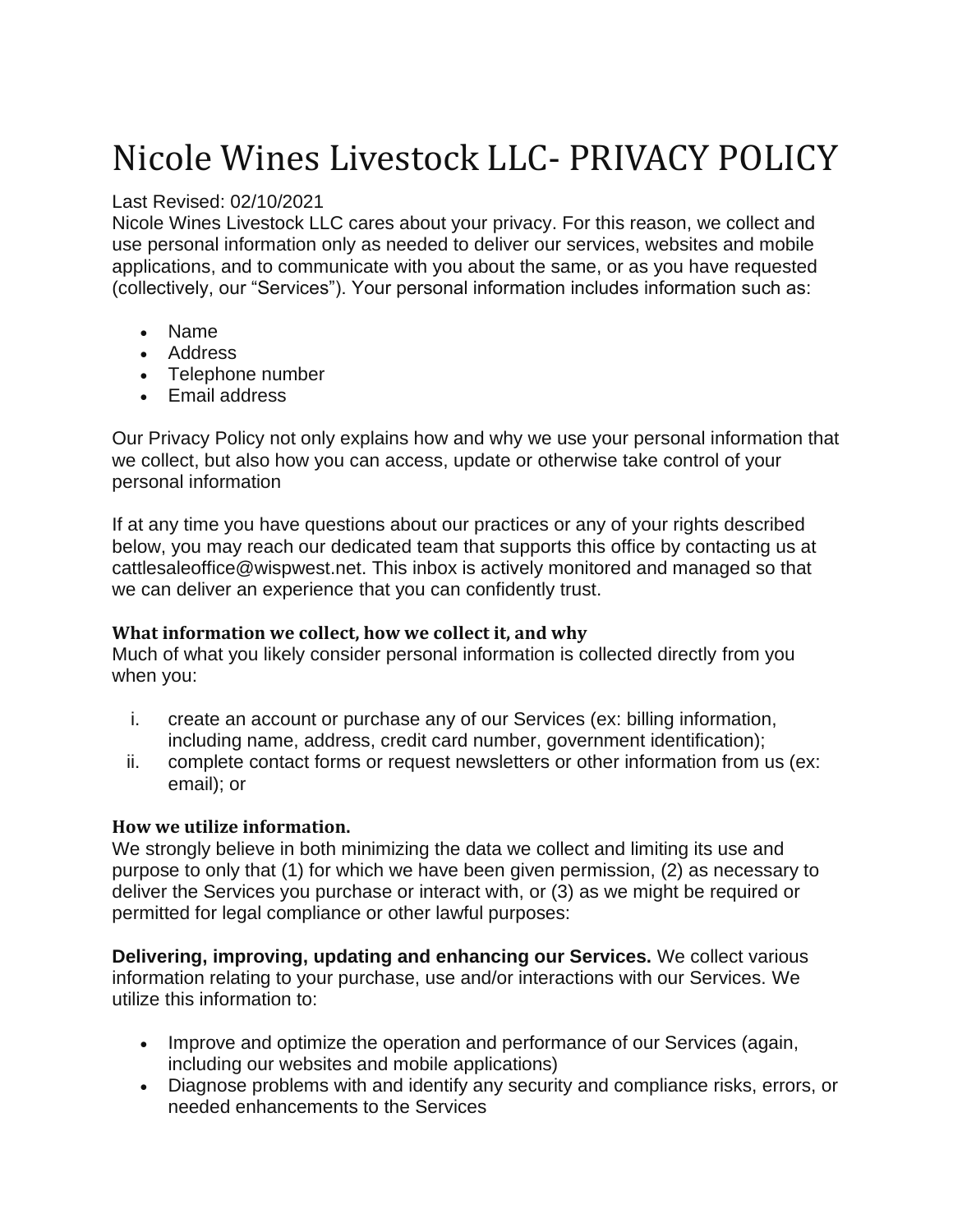- Detect and prevent fraud and abuse of our Services and systems
- Collecting aggregate statistics about use of the Services
- Understand and analyze how you use our Services and what products and services are most relevant to you.

Much of the data collected is aggregated or statistical data about how individuals use our Services, and is not linked to any personal information.

**Sharing with trusted third parties.** We may share your personal information with affiliated companies within our corporate family, with third parties with which we have partnered to allow you to integrate their services into our own Services, and with trusted third party service providers as necessary for them to perform services on our behalf, such as:

- Processing credit card payments
- Serving advertisements
- Conducting contests or surveys
- Performing analysis of our Services and customers demographics
- Communicating with you, such as by way email or survey delivery
- Customer relationship management
- Security, risk management and compliance
- Recruiting support and related services.

These third parties (and any subcontractors they may be permitted to use) have agreed not to share, use or retain your personal information for any purpose other than as necessary for the provision of Services.

We will also disclose your information to third parties:

- in the event that we sell or buy any business or assets (whether a result of liquidation, bankruptcy or otherwise), in which case we will disclose your data to the prospective seller or buyer of such business or assets; or
- if we sell, buy, merge, are acquired by, or partner with other companies or businesses, or sell some or all of our assets. In such transactions, your information may be among the transferred assets.

**Communicating with you.** We may contact you directly or through a third party service provider regarding products or services you have signed up or purchased from us, such as necessary to deliver transactional or service related communications. We may also contact you with offers for additional services we think you'll find valuable if you give us consent, or where allowed based upon legitimate interests. You don't need to provide consent as a condition to purchase our goods or services. These contacts may include:

- Email
- Text (SMS) messages
- Telephone calls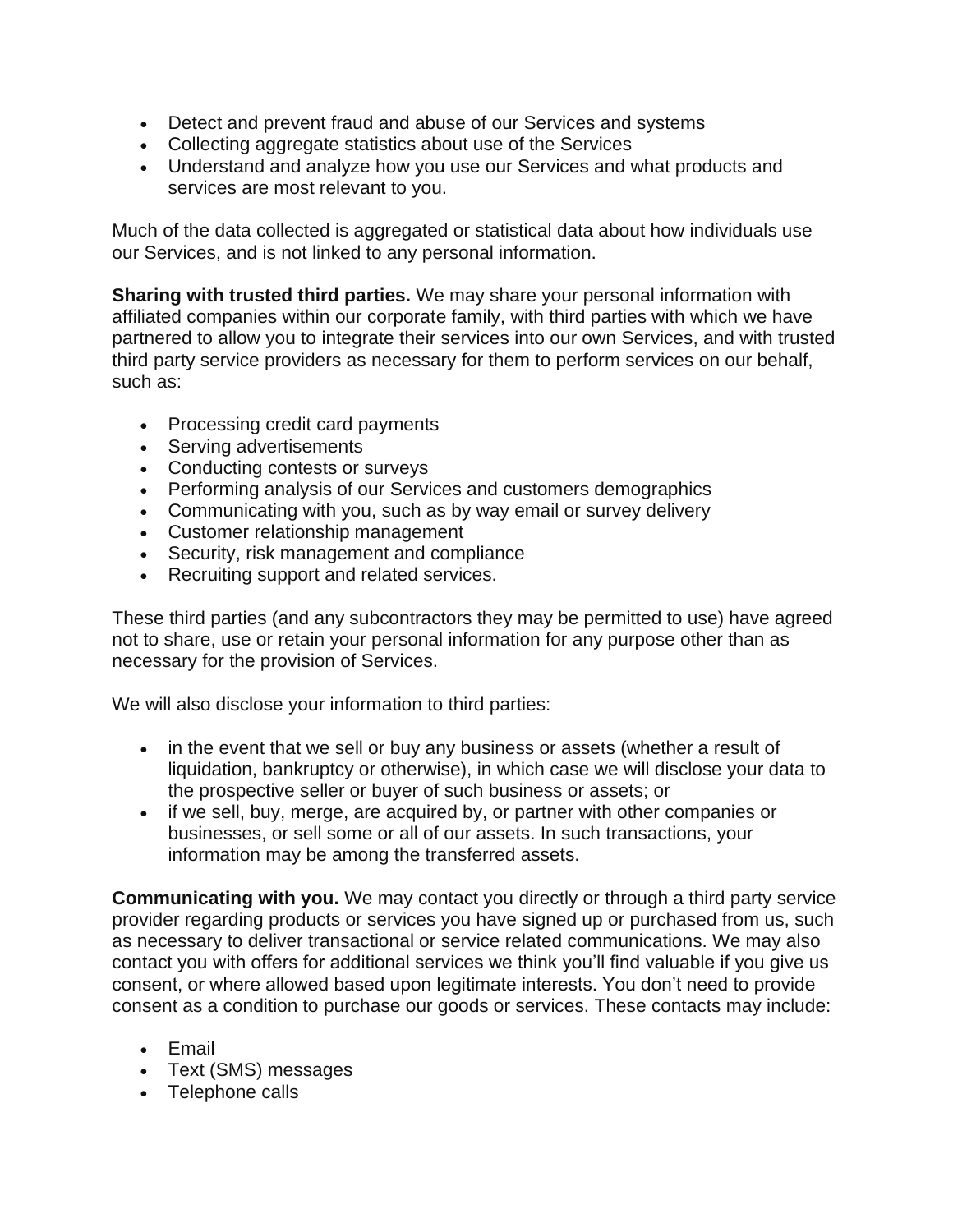- Messenger applications (e.g. WhatsApp, etc.)
- Automated phone calls or text messages.

You may also update your subscription preferences with respect to receiving communications from us and/or our partners by signing into your account and visiting "Account Settings" page.

If we collect information from you in connection with a co-branded offer, it will be clear at the point of collection who is collecting the information and whose privacy policy applies. In addition, it will describe any choice options you have in regards to the use and/or sharing of your personal information with a co-branded partner, as well as how to exercise those options. We are not responsible for the privacy practices or the content of third-party sites. Please read the privacy policy of any website you visit.

If you make use of a service that allows you to import contacts (ex. using email marketing services to send emails on your behalf), we will only use the contacts and any other personal information for the requested service. If you believe that anyone has provided us with your personal information and you would like to request that it be removed from our database, please contact us at cattlesaleoffice@wispwest.net.

**Transfer of personal information abroad.** If you utilize our Services from a country other than the country where our servers are located, your personal information may be transferred across international borders, which will only be done when necessary for the performance of our contract with you, when we have your consent to do so, or when the appropriate standard contractual clauses are in place. Also, when you call us or initiate a chat, we may provide you with support from one of our global locations outside your country of origin.

**Compliance with legal, regulatory and law enforcement requests.** We cooperate with government and law enforcement officials and private parties to enforce and comply with the law. We will disclose any information about you to government or law enforcement officials or private parties as we, in our sole discretion, believe necessary or appropriate to respond to claims and legal process (such as subpoena requests), to protect our property and rights or the property and rights of a third party, to protect the safety of the public or any person, or to prevent or stop activity we consider to be illegal or unethical.

To the extent we are legally permitted to do so, we will take reasonable steps to notify you in the event that we are required to provide your personal information to third parties as part of legal process. We will also share your information to the extent necessary to comply with any ICANN, registry or ccTLD rules, regulations and policies when you register a domain name with us. For reasons critical to maintaining the security, stability and resiliency of the Internet, this includes the transfer of domain name registration information to the underlying domain registry operator and escrow provider, and publication of that information as required by ICANN in the public WHOIS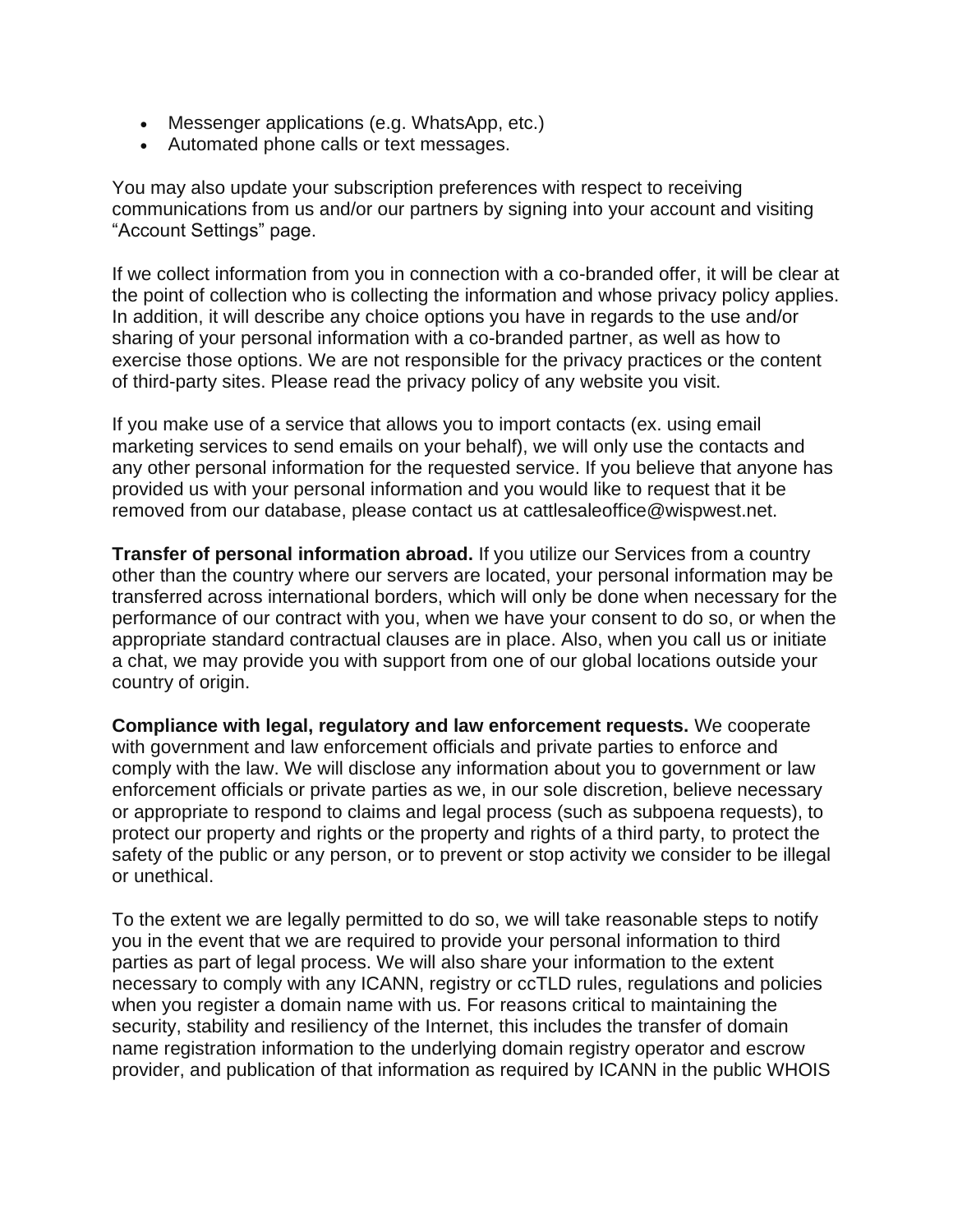database or with other third parties that demonstrate a legitimate legal interest to such information.

#### **How we secure, store and retain your data.**

We follow generally accepted standards to store and protect the personal information we collect, both during transmission and once received and stored, including utilization of encryption where appropriate.

We retain personal information only for as long as necessary to provide the Services you have requested and thereafter for a variety of legitimate legal or business purposes. These might include retention periods:

- mandated by law, contract or similar obligations applicable to our business operations;
- for preserving, resolving, defending or enforcing our legal/contractual rights; or
- needed to maintain adequate and accurate business and financial reckords.

If you have any questions about the security or retention of your personal information, you can contact us at cattlesaleoffice@wispwest.net.

#### **How you can access, update or delete your data.**

To easily access, view, update, delete or port your personal information, or to update your subscription preferences, please contact [cattlesaleoffice@wispwest.net.](mailto:cattlesaleoffice@wispwest.net)

If you make a request to delete your personal information and that data is necessary for the products or services you have purchased, the request will be honored only to the extent it is no longer necessary for any Services purchased or required for our legitimate business purposes or legal or contractual record keeping requirements.

#### **Non-Discrimination.**

We will not discriminate against you for exercising any of your privacy rights. Unless permitted under applicable laws, we will not:

- Deny you goods or services.
- Charge you different prices or rates for goods or services, including through granting discounts or other benefits, or imposing penalties.
- Provide you a different level or quality of goods or services.
- Suggest that you may receive a different price or rate for goods or services or a different level or quality of goods or services.

#### **Changes to this policy.**

We reserve the right to modify this Privacy Policy at any time. If we decide to change our Privacy Policy, we will post those changes to this Privacy Policy and any other places we deem appropriate, so that you are aware of what information we collect, how we use it, and under what circumstances, if any, we disclose it. If we make material